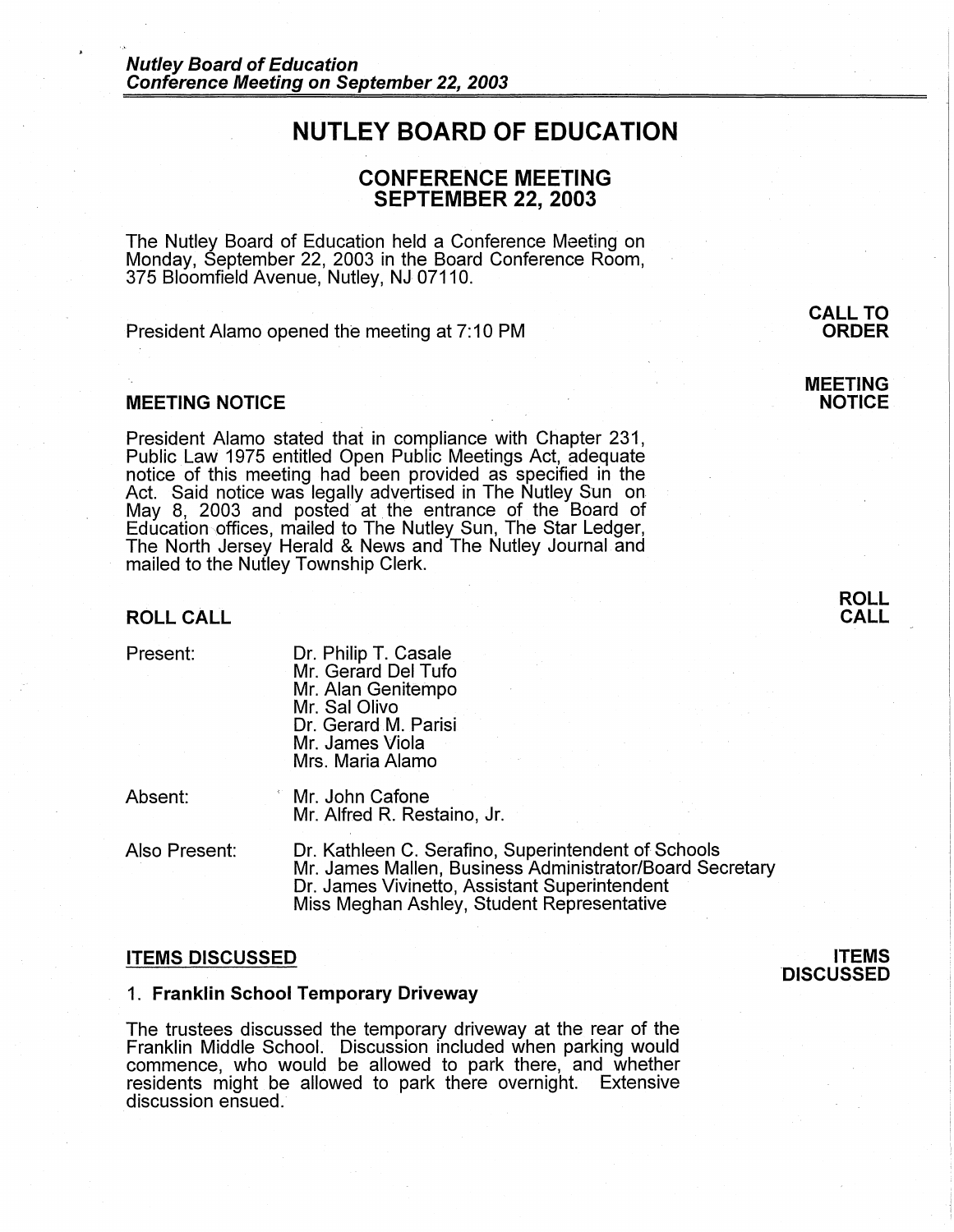# 2. **Delayed Opening**

Superintendent Serafino presented a draft of a notice to be distributed to all staff announcing the implementation of a delayed opening process.

#### 3. **Classroom Space**

Trustee Casale noted parental displeasure at Yantacaw School, and other schools. The trustees agreed to authorize administration to pursue modular classrooms in the district where needed.

#### **4. Policy Review**

The Trustees briefly reviewed the proposed Policy 7250 - Naming of Schools.

# **MOTION TO ADJOURN TO EXECUTIVE SESSION**

At 7:50 PM Trustee Del Tufo moved and Trustee Parisi seconded the following resolution:

WHEREAS, the Board of Education will be discussing matters exempt from public discussion pursuant to N.J.S.A. 10:4-12,

NOW, THEREFORE, BE IT RESOLVED that the Board of Education recess to closed executive session at this time in the conference room to discuss legal and personnel items, and

BE IT FURTHER RESOLVED that the results of the discussions will be made public by inclusion on the agenda of a subsequent meeting of the Board of Education or when the reasons for discussing such matters in closed session no longer exist.

The motion was unanimously approved by voice vote.

Reconvened open meeting at 7:55 PM

# **RECONVENE OPEN MEETING**

# 5. **Modular Classrooms**

The trustees and administration briefly discussed the use of modular classrooms and certain items on the September 22, 2003 bills list.

# **EXECUTIVE SESSION**